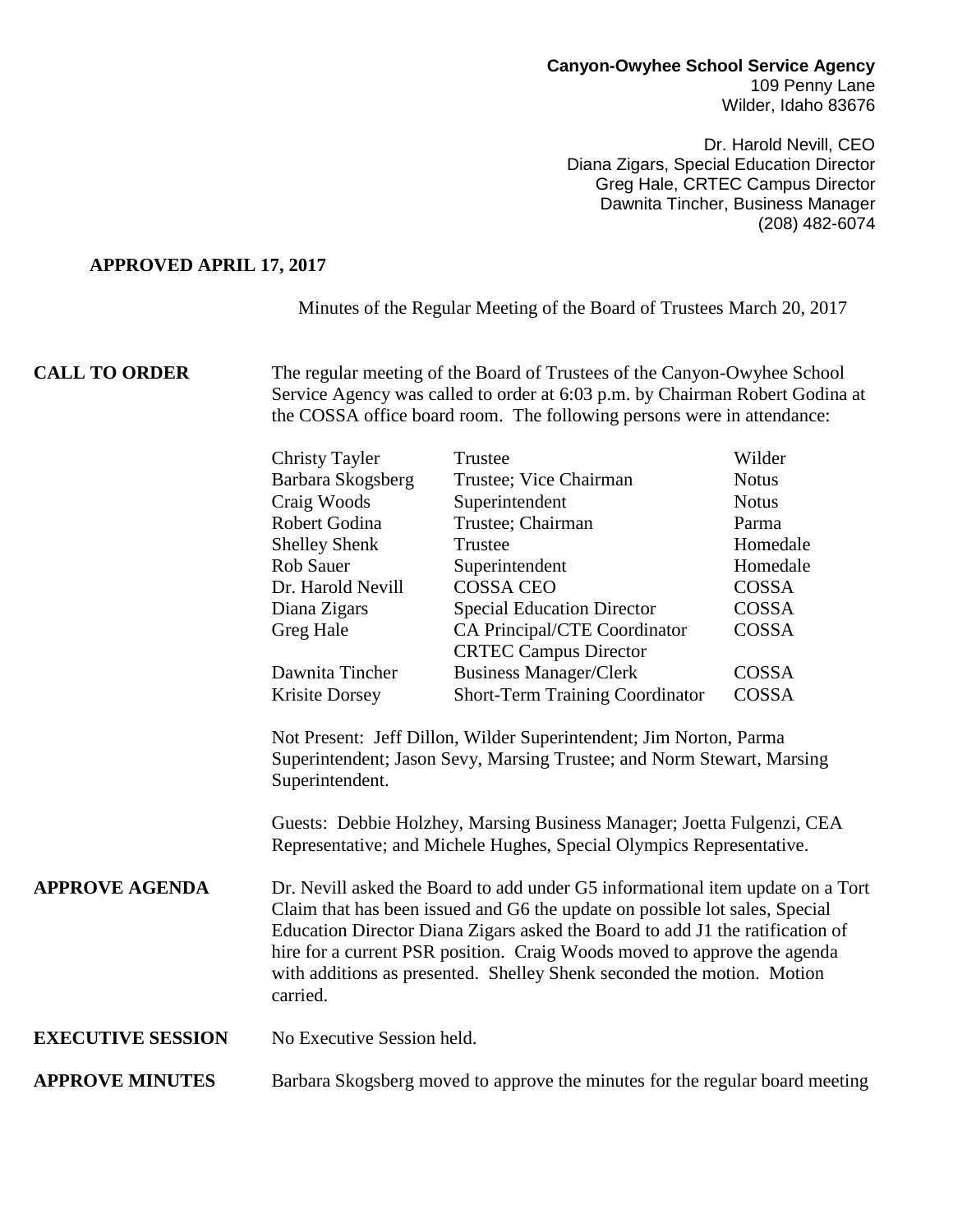|                                 | on February 21, 2017 and the special board meeting on February 27, 2017 as<br>presented. Shelley Shenk seconded the motion. Motion carried.                                                                                                                                                                                                                                                |
|---------------------------------|--------------------------------------------------------------------------------------------------------------------------------------------------------------------------------------------------------------------------------------------------------------------------------------------------------------------------------------------------------------------------------------------|
| <b>BILL SCHEDULE</b>            | Barbara Skogsberg moved to approve the bill schedule as presented. Christy<br>Tayler seconded the motion. Motion carried.                                                                                                                                                                                                                                                                  |
| <b>OLD BUSINESS</b>             |                                                                                                                                                                                                                                                                                                                                                                                            |
| <b>Payroll Projections</b>      | Vice Chairman Skogsberg asked Business Manager Dawnita Tincher to send<br>out spread sheets showing the separation of the salary versus benefit additional<br>payroll projections for the 2017-2018 budget year in the special<br>ed/administrative (100) budget and the career and technical education (259)<br>budget. No decisions were made.                                           |
| Snow Removal/Damage             | Dr. Nevill asked the Board to let him know if there are any items out in the<br>Districts that would need to be added to our list of claims for the insurance<br>company. No decisions were made.                                                                                                                                                                                          |
| <b>CTE Perkins Training</b>     | Dr. Nevill reminded the Board to please put on their calendar the upcoming<br>training on April 4 <sup>th</sup> by the Division of CTE to discuss allowed uses of Perkins<br>funds, from 8:30 to noon at the CWI campus on the Nampa-Caldwell<br>Boulevard.                                                                                                                                |
| <b>Evaluation Audit Results</b> | Dr. Nevill told the Board that the evaluation audit by the State Board of<br>Education went very well and that they were very impressed.                                                                                                                                                                                                                                                   |
| <b>Tort Claim</b>               | Dr. Nevill notified the Board that he had received notification that COSSA is<br>the subject of a tort claim and that the insurance and lawyer have been<br>contacted.                                                                                                                                                                                                                     |
| Wilder Lots                     | Dr. Nevill notified the Board that he has received offers regarding the two lots<br>that COSSA currently owns in one of the Wilder subdivisions. No decisions<br>were made.                                                                                                                                                                                                                |
| <b>NEW BUSINESS</b>             |                                                                                                                                                                                                                                                                                                                                                                                            |
| <b>CEA</b>                      | Joetta Fulgenzi and Michele Hughes stated to the Board that Special Olympics<br>would be holding a "Dumpster Dive" fundraiser here at the CRTEC facility on<br>Saturday, April 22, 2017. They also stated that they would have fundraising<br>booths available at \$35 per space and that this would be a good opportunity for<br>various organizations from the Districts to raise funds. |
|                                 | Kristy Dorsey came in at this time.                                                                                                                                                                                                                                                                                                                                                        |
| <b>Business Office</b>          | No additions to the submitted report.                                                                                                                                                                                                                                                                                                                                                      |
| <b>Special Services Report</b>  | Special Education Director Diana Zigars discussed with the Board the<br>Gifted/Talented Funds that were being distributed to the Districts from the State<br>Department of Education this month as outlined in Section 12 of House Bill 620                                                                                                                                                |